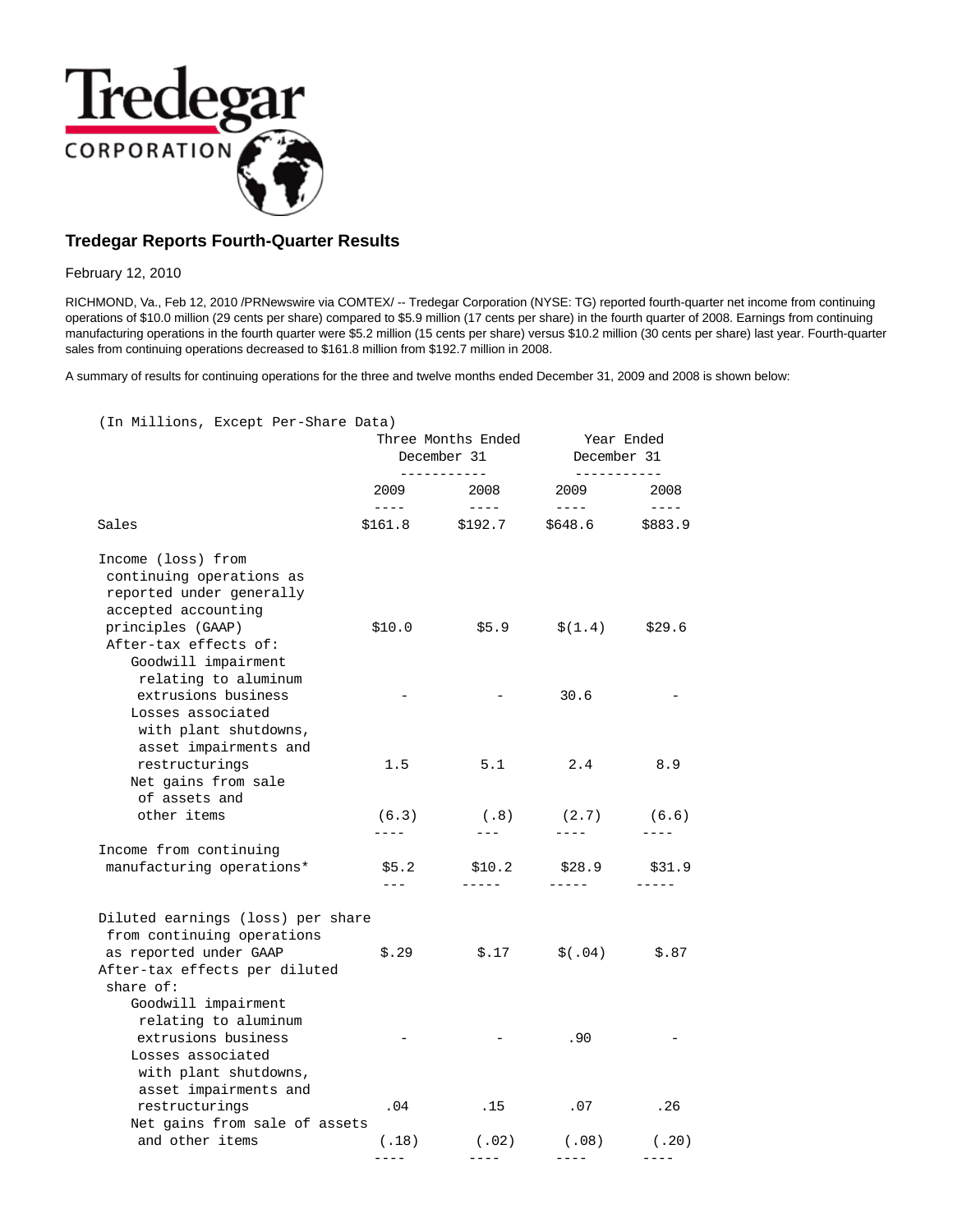| Diluted earnings per share from |                 |       |      |      |
|---------------------------------|-----------------|-------|------|------|
| continuing manufacturing        |                 |       |      |      |
| operations*                     | $\text{S}$ . 15 | \$.30 | S.85 | S.93 |
|                                 |                 |       |      |      |

 \* The after-tax effects of unusual items, goodwill impairments, losses associated with plant shutdowns, asset impairments and restructurings, and gains or losses from sale of assets and other items have been presented separately and removed from net income and earnings per share from continuing operations as reported under GAAP to determine Tredegar's presentation of income and earnings per share from continuing manufacturing operations. Income and earnings per share from continuing manufacturing operations are key financial and analytical measures used by management to gauge the operating performance of its continuing manufacturing businesses. They are not intended to represent the stand alone results for Tredegar's continuing manufacturing businesses under GAAP and should not be considered as an alternative to net income or earnings per share as defined by GAAP. They exclude items that we believe do not relate to Tredegar's ongoing manufacturing operations. Further detail regarding the items excluded from income from continuing manufacturing operations is provided in the notes to the financial tables included in this press release.

Nancy M. Taylor, Tredegar's newly-elected president and chief executive officer, said "The financial performance of our films business in 2009 was strong. Operating profit increased 19% on lower volume as our film division responded well to the economic uncertainties of the past year by successfully executing on aggressive productivity, cost reduction and asset management initiatives. As we move forward with longer-term growth efforts in 2010, we expect some increased spending. Our challenge will be to mitigate the impact of the higher spending and other cost pressures through a continued focus on productivity gains and cost reductions.

"The economic environment for our aluminum business worsened in 2009 as operations were affected by steep declines in the nonresidential construction market. The rigorous efforts of our employees to lower costs, effectively manage working capital and improve customer service have helped us during this difficult time and will provide significant operating leverage as volume returns. Given the uncertainty as to the timing of a meaningful recovery in the nonresidential construction market, the division is committed to continue to reduce its breakeven point while strategically investing in the business to ensure sustained improvement in product and service offerings to our customers."

Ms. Taylor continued: "We believe growth initiatives in our existing businesses and our continued focus on cost reductions, along with the effective use of our strong balance sheet, positions us well to benefit from eventual improvements in economic conditions in the markets that we serve."

#### **MANUFACTURING OPERATIONS**

#### **Film Products**

Fourth-quarter net sales (sales less freight) in Film Products were \$119.0 million, down 3.9% from \$123.8 million in the fourth quarter of 2008, while operating profit from ongoing operations decreased to \$15.4 million in the fourth quarter of 2009 from \$19.2 million in 2008. Volume was 52.6 million pounds in the fourth quarter of 2009, an increase of 4.4% from 50.3 million pounds in the fourth quarter of 2008. Net sales, operating profit and volume in the third quarter of 2009 were \$123.4 million, \$21.8 million, and 55.2 million pounds, respectively.

Net sales declined in the fourth quarter of 2009 compared with the fourth quarter of 2008 primarily due to the impact on selling prices from the pass-through of lower average resin costs, partially offset by sales volume increases, mostly of higher-value surface protection and personal care materials, and the favorable effect of changes in the U.S. dollar value of currencies for operations outside of the U.S. Operating profit from ongoing operations was lower in the fourth quarter of 2009 versus the same period in 2008 primarily due to the favorable effect from the lag in the pass through of substantially lower resin cost recognized in the fourth quarter of 2008. Film Products also experienced increasing cost pressures in the fourth quarter of 2009, which were partially offset by higher sales volume in the quarter.

Net sales in Film Products for 2009 were \$455.0 million, a decrease of 13.0% from \$522.8 million for 2008. Operating profit from ongoing operations was \$64.4 million in 2009, up 19.4% from \$53.9 million in the prior year. Volume was 206.7 million pounds in 2009, down 6.6% from 221.2 million pounds in 2008.

Net sales in 2009 declined primarily due to the impact on selling prices from the pass-through of lower average resin costs, volume declines in personal care materials and packaging films and the unfavorable effect of changes in the U.S. dollar value of currencies for operations outside the U.S. during the year. Operating profit from ongoing operations increased in 2009 versus 2008 as cost reduction efforts, productivity gains, the positive impact of the change in product mix driven mostly by an increase in sales of higher-value surface protection materials and the lag in the pass-through of reduced resin costs were partially offset by the lower overall sales volumes and the unfavorable effect of the currency changes noted above.

The company estimates that the approximate impact on fourth-quarter operating profit from the lag in the pass-through of changes in average resin costs and adjustments for inventories accounted for under the last-in first-out method (LIFO) was not significant in 2009 and was a positive \$6.6 million in 2008. The estimated full-year impact of the resin pass-through lag and LIFO adjustments was a positive \$1.7 million in 2009 and a negative \$600,000 in 2008. The company estimates that changes in the U.S. dollar value of currencies for operations outside of the U.S. had a favorable impact on operating profit of \$400,000 in the fourth quarter of 2009 compared to the fourth quarter of 2008, and an unfavorable impact of approximately \$1.9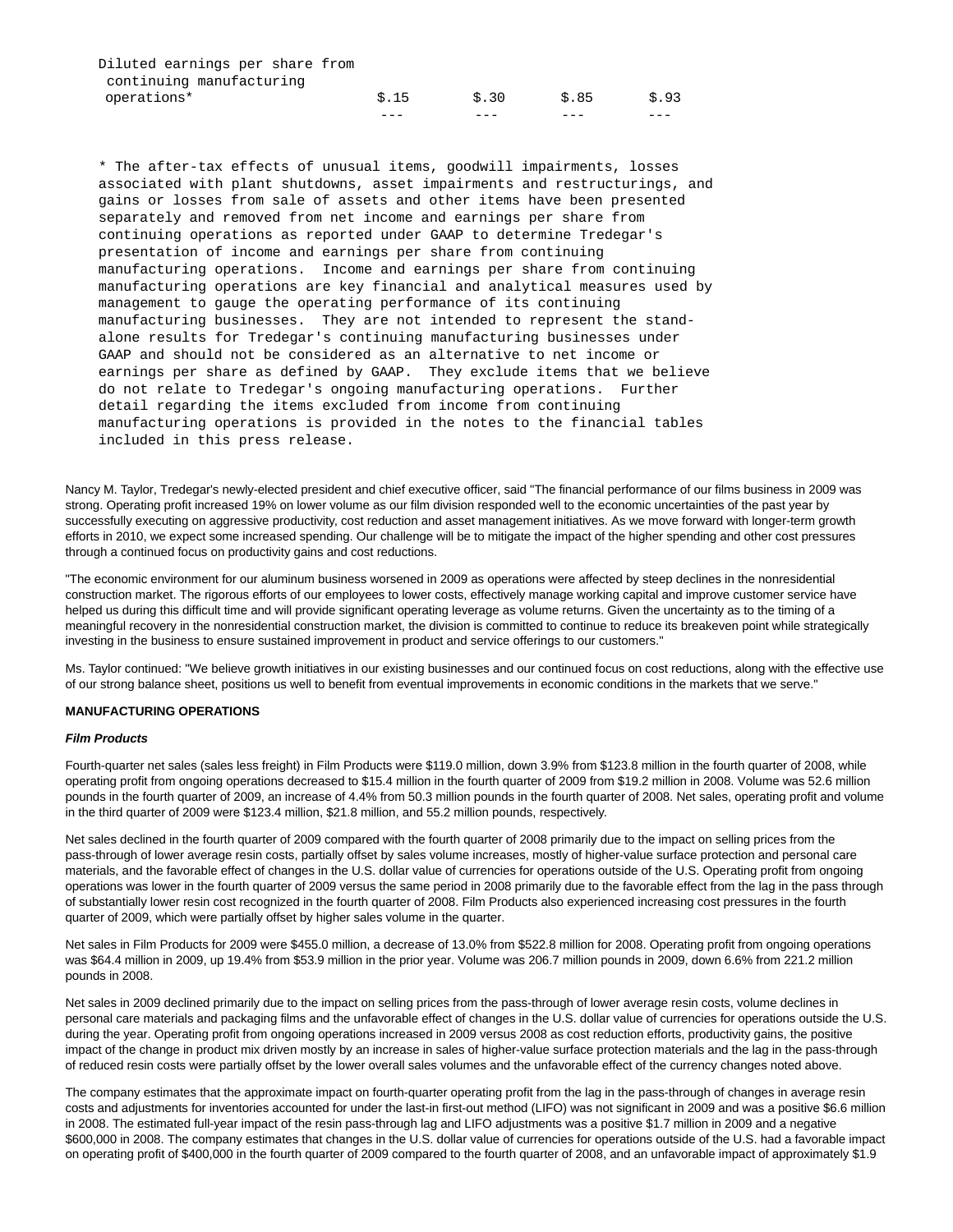million in 2009 compared with 2008.

Capital expenditures in Film Products were \$11.5 million in 2009 compared with \$11.1 million in 2008, and are projected to be approximately \$24 million in 2010 as spending returns to more normalized levels. Depreciation expense was \$32.2 million in 2009 compared with \$34.5 million in the prior year, and is projected to be approximately \$36 million in 2010.

#### **Aluminum Extrusions**

Fourth-quarter net sales from continuing operations in Aluminum Extrusions were \$38.5 million, down 40.3% from \$64.5 million in the fourth quarter of 2008. Operating losses from ongoing U.S. operations were \$4.4 million in the fourth quarter of 2009, a negative change of \$6.7 million from operating profits of \$2.3 million in the fourth quarter of 2008. Volume from continuing operations was 19.1 million pounds in the fourth quarter of 2009, down 32.7% from 28.4 million pounds in the fourth quarter of 2008.

Net sales in Aluminum Extrusions for 2009 declined 47.8% to \$177.5 million from \$340.3 million in 2008. Operating losses from ongoing U.S. operations were \$6.5 million in 2009, a \$16.6 million negative change from operating profits of \$10.1 million in 2008. Volume was 91.5 million pounds in 2009, down 32.8% from 136.2 million pounds in the prior year.

The net sales declines in the fourth quarter and full year of 2009 compared with the corresponding period in 2008 were mainly due to lower sales volume. In addition, the full-year comparison was affected by lower average selling prices driven by a decrease in average aluminum costs. Weak market conditions led to decreased shipments in most markets. Operating losses from ongoing U.S. operations reported in the fourth quarter and all of 2009 were primarily driven by lower sales volumes. Operating results for the fourth quarter 2009 versus 2008 were also negatively impacted by higher adjustments for inventories valued under LIFO in 2008 and adjustments made to a provision for doubtful accounts in 2009 primarily related to the bankruptcy of a large customer.

Capital expenditures for continuing operations in Aluminum Extrusions were \$22.5 million in 2009 compared with \$9.7 million in the prior year. Current year capital expenditures include \$19.0 million related to the 18-month project to expand capacity at our plant in Carthage, Tennessee. Production on the new aluminum extrusion press started in late December 2009, and the new capacity will be dedicated to serving customers in the nonresidential construction sector. Capital expenditures are projected to be approximately \$6.4 million in 2010. Depreciation expense was \$7.6 million in 2009 compared with \$8.0 million in 2008, and is projected to be approximately \$9.5 million in 2010.

#### **OTHER ITEMS**

Net pension income from continuing operations was \$544,000 in the fourth quarter and \$3.1 million in 2009, an unfavorable change of \$655,000 (1 cent per share after taxes) and an unfavorable change of \$1.8 million (3 cents per share after taxes), respectively, from amounts recognized in the comparable periods of 2008. Most of the change in pension income is reflected in "Corporate expenses, net" in the operating profit by segment table. The Company contributed approximately \$129,000 to its pension plans for continuing operations in 2009 and expects to contribute a similar amount in 2010. Corporate expenses, net increased in 2009 versus 2008 primarily due to adjustments made to accruals for certain performance-based compensation programs and the unfavorable change in pension income noted above.

Interest expense, which includes the amortization of debt issue costs, was \$198,000 in the fourth quarter of 2009, compared to \$472,000 in the fourth quarter of 2008, and \$783,000 and \$2.4 million in 2009 and 2008, respectively, primarily due to reductions in average debt levels and lower average interest rates in 2009.

The effective tax rate used to compute income taxes from continuing manufacturing operations was 24.0% in the fourth quarter of 2009 compared with 41.2% in the fourth quarter of 2008, and 33.2% in 2009 compared with 39.9% in 2008. The decrease in the effective tax rate for continuing manufacturing operations for 2009 versus 2008, which had a favorable impact of approximately 3 cents per share during the fourth quarter and a favorable impact of approximately 9 cents per share in the full year, was primarily due to the recognition of a net tax benefit related to the reversal of income tax contingency accruals upon the favorable conclusion of IRS and state tax examinations through 2003 recognized during 2009, lower effective rates for operations outside the U.S., lower state income taxes and higher research and development tax credits.

Overall results for continuing operations for the quarter and annual periods include special items. After-tax charges for continuing operations for plant shutdowns, asset impairments and restructurings and gains and losses from the sale of assets and other items were an after-tax net gain of 14 cents and an after-tax net loss of 13 cents per share in the fourth quarters of 2009 and 2008, respectively, and an after-tax net gain of 1 cent in 2009 and an after-tax net loss of 6 cents per share in 2008. In addition, a non-cash goodwill impairment charge of \$30.6 million (after-tax), or 90 cents per share, was recorded for Aluminum Extrusions in the first quarter of 2009. Further details regarding these items are provided in the financial tables included with this press release.

Tredegar's investment in Harbinger Capital Partners Special Situations Fund, L.P. had a reported capital account value of \$14.5 million at December 31, 2009, compared with \$10.1 million at December 31, 2008. This investment has a carrying value in Tredegar's balance sheet of \$10.0 million, which represents the amount invested on April 2, 2007.

### **CAPITAL STRUCTURE AND ADJUSTED EBITDA**

Net cash (cash and cash equivalents in excess of debt) was \$89.5 million at December 31, 2009, compared with net cash of \$23.3 million at December 31, 2008. Adjusted EBITDA from continuing manufacturing operations, a key valuation and borrowing capacity measure, was \$84.0 million for the year ended December 31, 2009, down from \$98.0 million for the year ended December 31, 2008. See notes to financial statements and tables for reconciliations to comparable GAAP measures.

#### **FORWARD-LOOKING AND CAUTIONARY STATEMENTS**

Some of the information contained in this press release may constitute "forward-looking statements" within the meaning of the "safe harbor" provisions of the Private Securities Litigation Reform Act of 1995. When we use the words "believe," "estimate," "anticipate," "expect," "project," "likely," "may" and similar expressions, we do so to identify forward-looking statements. Such statements are based on our then current expectations and are subject to a number of risks and uncertainties that could cause actual results to differ materially from those addressed in the forward-looking statements. It is possible that our actual results and financial condition may differ, possibly materially, from the anticipated results and financial condition indicated in these forward-looking statements. Factors that could cause actual results to differ from expectations include, without limitation: Film Products is highly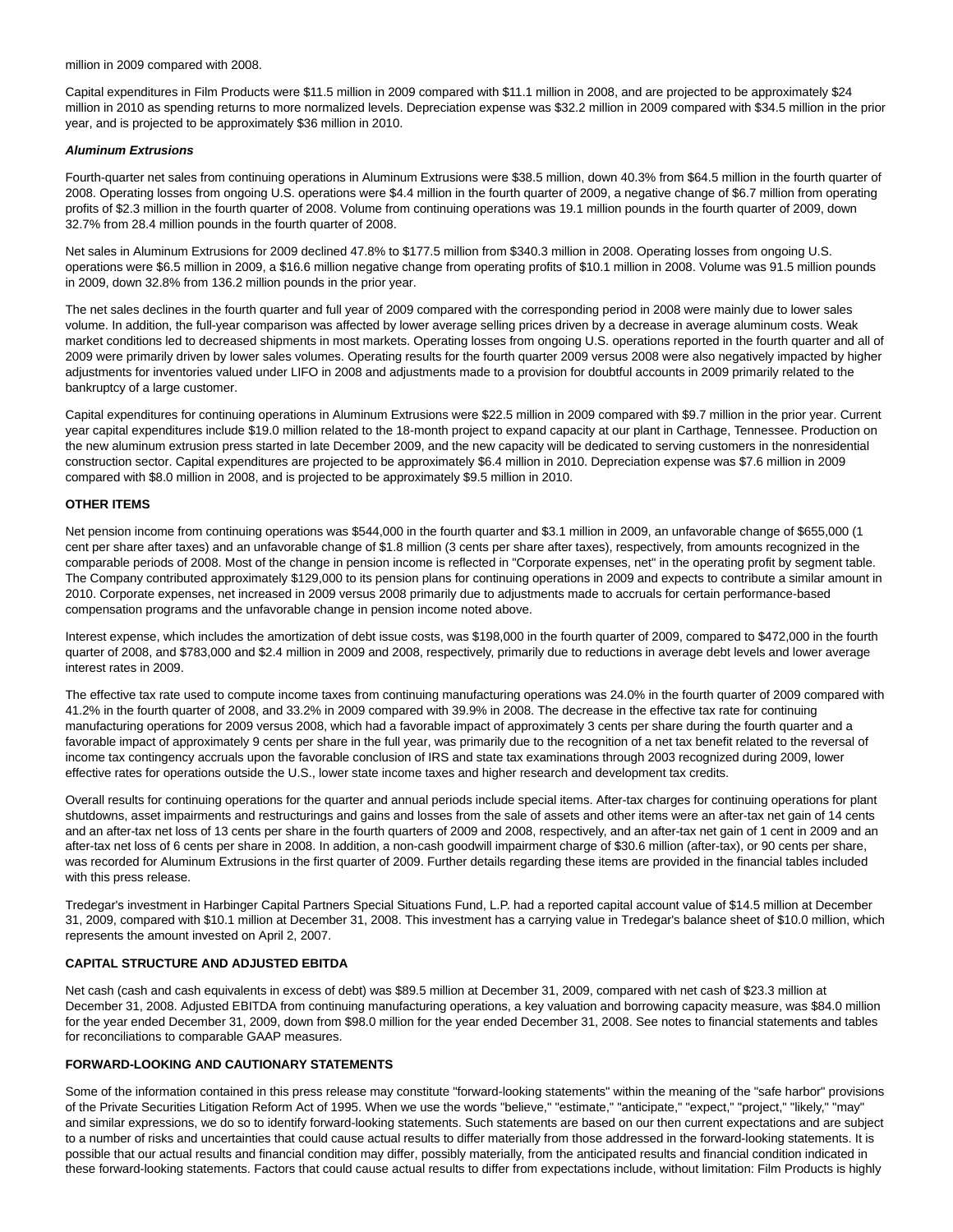dependent on sales to one customer -- The Procter & Gamble Company; growth of Film Products depends on its ability to develop and deliver new products at competitive prices; sales volume and profitability of continuing operations in Aluminum Extrusions are cyclical and highly dependent on economic conditions of end-use markets in the U.S., particularly in the construction, distribution and transportation industries, and are also subject to seasonal slowdowns; our substantial international operations subject us to risks of doing business in foreign countries, which could adversely affect our business, financial condition and results of operations; our future performance is influenced by costs incurred by our operating companies including, for example, the cost of energy and raw materials; and the factors discussed in the reports Tredegar files with or furnishes to the Securities and Exchange Commission (the "SEC") from time-to-time, including the risks and important factors set forth in additional detail in "Risk Factors" in Part I, Item 1A of Tredegar's 2008 Annual Report on Form 10-K filed with the SEC. Readers are urged to review and consider carefully the disclosures Tredegar makes in its filings with the SEC.

Tredegar does not undertake to update any forward-looking statement made in this press release to reflect any change in management's expectations or any change in conditions, assumptions or circumstances on which such statements are based.

To the extent that the financial information portion of this release contains non-GAAP financial measures, it also presents both the most directly comparable financial measures calculated and presented in accordance with GAAP and a quantitative reconciliation of the difference between any such non-GAAP measures and such comparable GAAP financial measures. Accompanying the reconciliation is management's statement concerning the reasons why management believes that presentation of non-GAAP measures provides useful information to investors concerning Tredegar's financial condition and results of operations.

Based in Richmond, Va., Tredegar Corporation is a global manufacturer of plastic films and aluminum extrusions.

 Tredegar Corporation Condensed Consolidated Statements of Income

|                                                                     |                                                                                                                                                                                                                                                                                                                                                                                                           | (Unaudited)              |                                                                                                                                                                                                                                                                                                                                                                                                                                                                                                                                                                                                   |                              |
|---------------------------------------------------------------------|-----------------------------------------------------------------------------------------------------------------------------------------------------------------------------------------------------------------------------------------------------------------------------------------------------------------------------------------------------------------------------------------------------------|--------------------------|---------------------------------------------------------------------------------------------------------------------------------------------------------------------------------------------------------------------------------------------------------------------------------------------------------------------------------------------------------------------------------------------------------------------------------------------------------------------------------------------------------------------------------------------------------------------------------------------------|------------------------------|
|                                                                     | Fourth Quarter Ended<br>December 31<br>-----------                                                                                                                                                                                                                                                                                                                                                        |                          | Year Ended<br>December 31<br>------------                                                                                                                                                                                                                                                                                                                                                                                                                                                                                                                                                         |                              |
|                                                                     | 2009 2008<br>$\frac{1}{2} \frac{1}{2} \frac{1}{2} \frac{1}{2} \frac{1}{2} \frac{1}{2} \frac{1}{2} \frac{1}{2} \frac{1}{2} \frac{1}{2} \frac{1}{2} \frac{1}{2} \frac{1}{2} \frac{1}{2} \frac{1}{2} \frac{1}{2} \frac{1}{2} \frac{1}{2} \frac{1}{2} \frac{1}{2} \frac{1}{2} \frac{1}{2} \frac{1}{2} \frac{1}{2} \frac{1}{2} \frac{1}{2} \frac{1}{2} \frac{1}{2} \frac{1}{2} \frac{1}{2} \frac{1}{2} \frac{$ | $- - - -$                | 2009 — 2007 — 2008 — 2009 — 2009 — 2009 — 2009 — 2009 — 2009 — 2009 — 2009 — 2009 — 2009 — 2009 — 2009 — 2009 — 200<br>$\frac{1}{2} \left( \frac{1}{2} \right) \left( \frac{1}{2} \right) \left( \frac{1}{2} \right) \left( \frac{1}{2} \right) \left( \frac{1}{2} \right) \left( \frac{1}{2} \right) \left( \frac{1}{2} \right) \left( \frac{1}{2} \right) \left( \frac{1}{2} \right) \left( \frac{1}{2} \right) \left( \frac{1}{2} \right) \left( \frac{1}{2} \right) \left( \frac{1}{2} \right) \left( \frac{1}{2} \right) \left( \frac{1}{2} \right) \left( \frac{1}{2} \right) \left( \frac$ | 2008<br>$\cdots$             |
| Sales<br>Other income                                               | \$161,770 \$192,702                                                                                                                                                                                                                                                                                                                                                                                       |                          | \$648,613 \$883,899                                                                                                                                                                                                                                                                                                                                                                                                                                                                                                                                                                               |                              |
| (expense),<br>net $(a)$ $(d)$ $(e)$                                 |                                                                                                                                                                                                                                                                                                                                                                                                           | 6,807 1,412              | 8,464                                                                                                                                                                                                                                                                                                                                                                                                                                                                                                                                                                                             | 10,341                       |
|                                                                     | $\frac{1}{2}$<br>168,577<br>--------                                                                                                                                                                                                                                                                                                                                                                      | $\frac{1}{2}$<br>194,114 | $\frac{1}{2} \frac{1}{2} \frac{1}{2} \frac{1}{2} \frac{1}{2} \frac{1}{2} \frac{1}{2} \frac{1}{2} \frac{1}{2} \frac{1}{2} \frac{1}{2} \frac{1}{2} \frac{1}{2} \frac{1}{2} \frac{1}{2} \frac{1}{2} \frac{1}{2} \frac{1}{2} \frac{1}{2} \frac{1}{2} \frac{1}{2} \frac{1}{2} \frac{1}{2} \frac{1}{2} \frac{1}{2} \frac{1}{2} \frac{1}{2} \frac{1}{2} \frac{1}{2} \frac{1}{2} \frac{1}{2} \frac{$<br>657,077<br>--------                                                                                                                                                                               | ------<br>894,240<br>------- |
| Cost of goods sold (a) 130,281 153,795                              |                                                                                                                                                                                                                                                                                                                                                                                                           |                          | 516,933                                                                                                                                                                                                                                                                                                                                                                                                                                                                                                                                                                                           | 739,721                      |
| Freight                                                             |                                                                                                                                                                                                                                                                                                                                                                                                           | 4,294 4,434              | 16,085                                                                                                                                                                                                                                                                                                                                                                                                                                                                                                                                                                                            | 20,782                       |
| Selling, R&D and                                                    |                                                                                                                                                                                                                                                                                                                                                                                                           |                          |                                                                                                                                                                                                                                                                                                                                                                                                                                                                                                                                                                                                   |                              |
| general expenses                                                    | 19,166                                                                                                                                                                                                                                                                                                                                                                                                    | 16,967                   | 72,337 69,704                                                                                                                                                                                                                                                                                                                                                                                                                                                                                                                                                                                     |                              |
| Amortization                                                        | 30                                                                                                                                                                                                                                                                                                                                                                                                        |                          |                                                                                                                                                                                                                                                                                                                                                                                                                                                                                                                                                                                                   |                              |
| of intangibles<br>Interest expense                                  | 198                                                                                                                                                                                                                                                                                                                                                                                                       | 30<br>472                | 120<br>783                                                                                                                                                                                                                                                                                                                                                                                                                                                                                                                                                                                        | 123<br>2,393                 |
| Asset impairments and<br>costs associated<br>with exit and disposal |                                                                                                                                                                                                                                                                                                                                                                                                           |                          |                                                                                                                                                                                                                                                                                                                                                                                                                                                                                                                                                                                                   |                              |
| activities (a)                                                      |                                                                                                                                                                                                                                                                                                                                                                                                           | 1,468 7,231              | 2,950                                                                                                                                                                                                                                                                                                                                                                                                                                                                                                                                                                                             | 12,390                       |
| Goodwill impairment                                                 |                                                                                                                                                                                                                                                                                                                                                                                                           |                          |                                                                                                                                                                                                                                                                                                                                                                                                                                                                                                                                                                                                   |                              |
| charge (b)                                                          | $\overline{\phantom{a}}$                                                                                                                                                                                                                                                                                                                                                                                  |                          | 30,559                                                                                                                                                                                                                                                                                                                                                                                                                                                                                                                                                                                            |                              |
|                                                                     |                                                                                                                                                                                                                                                                                                                                                                                                           |                          | -------                                                                                                                                                                                                                                                                                                                                                                                                                                                                                                                                                                                           |                              |
|                                                                     | 155,437 182,929                                                                                                                                                                                                                                                                                                                                                                                           |                          | 639,767                                                                                                                                                                                                                                                                                                                                                                                                                                                                                                                                                                                           | 845, 113                     |
| Income from                                                         | --------                                                                                                                                                                                                                                                                                                                                                                                                  |                          | -------                                                                                                                                                                                                                                                                                                                                                                                                                                                                                                                                                                                           | --------                     |
| continuing operations                                               |                                                                                                                                                                                                                                                                                                                                                                                                           |                          |                                                                                                                                                                                                                                                                                                                                                                                                                                                                                                                                                                                                   |                              |
| before income taxes                                                 |                                                                                                                                                                                                                                                                                                                                                                                                           | 13,140 11,185            | 17,310                                                                                                                                                                                                                                                                                                                                                                                                                                                                                                                                                                                            | 49,127                       |
| Income taxes (e)                                                    | 3,159<br>$- - - - - -$                                                                                                                                                                                                                                                                                                                                                                                    | 5,272<br>$- - - - - -$   | 18,663<br>------                                                                                                                                                                                                                                                                                                                                                                                                                                                                                                                                                                                  | 19,486<br>------             |
| Income (loss) from                                                  |                                                                                                                                                                                                                                                                                                                                                                                                           |                          |                                                                                                                                                                                                                                                                                                                                                                                                                                                                                                                                                                                                   |                              |
| continuing operations                                               |                                                                                                                                                                                                                                                                                                                                                                                                           | 9,981 5,913              | (1, 353)                                                                                                                                                                                                                                                                                                                                                                                                                                                                                                                                                                                          | 29,641                       |
| Loss from discontinued                                              |                                                                                                                                                                                                                                                                                                                                                                                                           |                          |                                                                                                                                                                                                                                                                                                                                                                                                                                                                                                                                                                                                   |                              |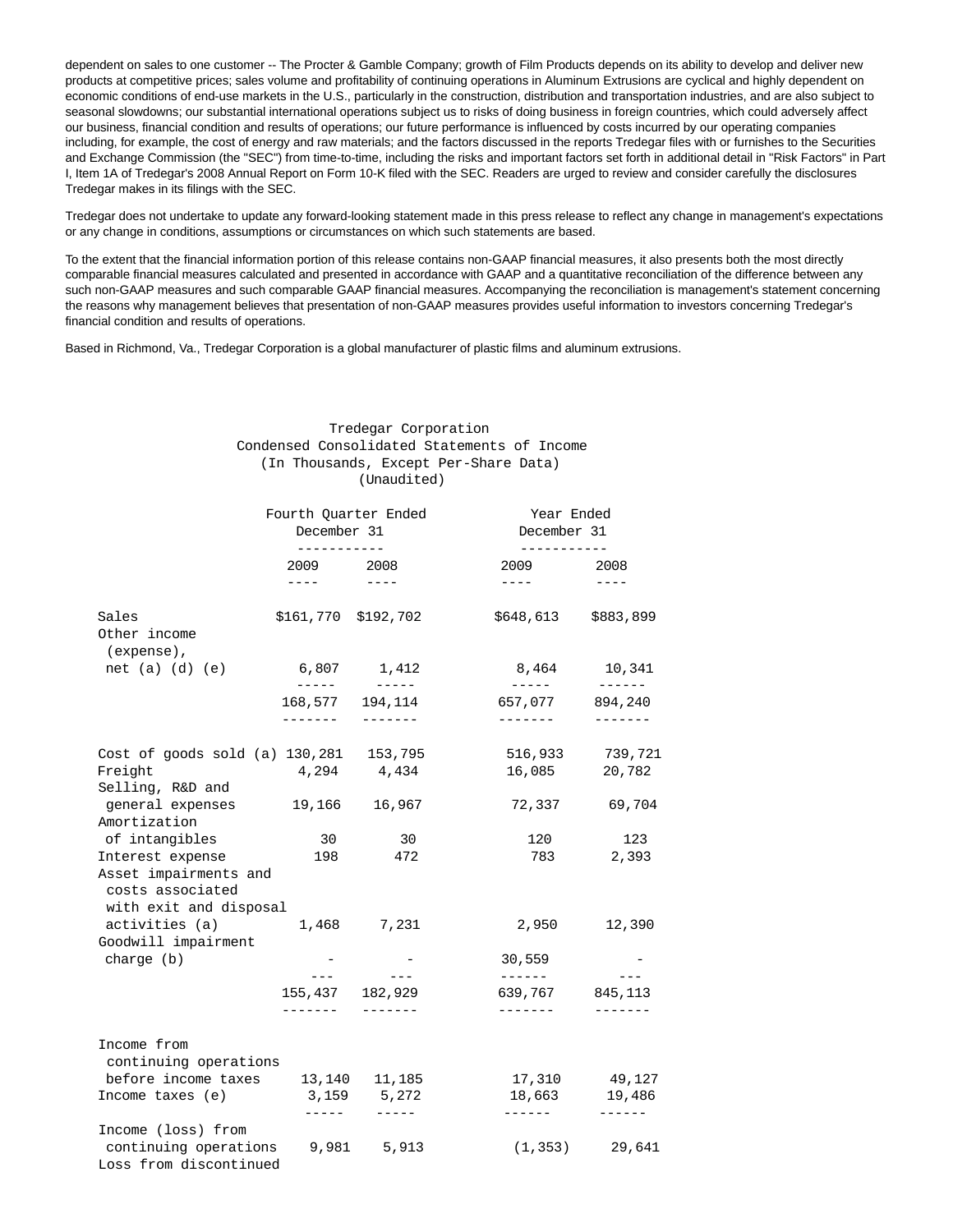| operations (f)                                          |       | 225           |                      | (705)           |
|---------------------------------------------------------|-------|---------------|----------------------|-----------------|
| Net income (loss) (c) \$9,981 \$6,138                   |       |               | $$(1,353)$ $$28,936$ |                 |
|                                                         |       |               |                      |                 |
| Earnings (loss) per share:<br>Basic:                    |       |               |                      |                 |
| Continuing operations \$.30 \$.17                       |       |               | $$(.04)$ $$.87$      |                 |
| Discontinued operations - 01                            |       | $\frac{1}{2}$ |                      | $-$ (.02)       |
| Net income (loss) $\qquad$ \$.30 $\qquad$ \$.18         |       |               | $$(.04)$ $$.85$      |                 |
|                                                         |       |               |                      |                 |
| Diluted:                                                |       |               |                      |                 |
| Continuing operations \$.29 \$.17                       |       |               |                      | $$(.04)$ $$.87$ |
| Discontinued operations - 01                            |       |               |                      | $-$ (.02)       |
|                                                         |       |               | $ -$                 |                 |
| Net income (loss)                                       | \$.29 | \$.18         | $$(.04)$ $$.85$      |                 |
|                                                         |       |               |                      |                 |
| Shares used to compute<br>earnings (loss) per<br>share: |       |               |                      |                 |
| Basic                                                   |       | 33,825 33,782 | 33,861 33,977        |                 |
| Diluted                                                 |       | 33,871 33,990 | 33,861 34,194        |                 |
|                                                         |       |               |                      |                 |

# Tredegar Corporation Net Sales and Operating Profit by Segment (In Thousands) (Unaudited)

|                                                                                                                                                                   | December 31       | Fourth Quarter Ended                                                                                                                                                                                                                                                                                                                                                                         | Year Ended<br>December 31                                                                                                                                                                                                                                                                                                                                                                    |                     |
|-------------------------------------------------------------------------------------------------------------------------------------------------------------------|-------------------|----------------------------------------------------------------------------------------------------------------------------------------------------------------------------------------------------------------------------------------------------------------------------------------------------------------------------------------------------------------------------------------------|----------------------------------------------------------------------------------------------------------------------------------------------------------------------------------------------------------------------------------------------------------------------------------------------------------------------------------------------------------------------------------------------|---------------------|
|                                                                                                                                                                   | 2009              | 2008                                                                                                                                                                                                                                                                                                                                                                                         | 2009 2008                                                                                                                                                                                                                                                                                                                                                                                    |                     |
|                                                                                                                                                                   | $---$             | $\qquad \qquad - -$                                                                                                                                                                                                                                                                                                                                                                          | $\frac{1}{2} \frac{1}{2} \frac{1}{2} \frac{1}{2} \frac{1}{2} \frac{1}{2} \frac{1}{2} \frac{1}{2} \frac{1}{2} \frac{1}{2} \frac{1}{2} \frac{1}{2} \frac{1}{2} \frac{1}{2} \frac{1}{2} \frac{1}{2} \frac{1}{2} \frac{1}{2} \frac{1}{2} \frac{1}{2} \frac{1}{2} \frac{1}{2} \frac{1}{2} \frac{1}{2} \frac{1}{2} \frac{1}{2} \frac{1}{2} \frac{1}{2} \frac{1}{2} \frac{1}{2} \frac{1}{2} \frac{$ | $\qquad \qquad - -$ |
| Net Sales                                                                                                                                                         |                   |                                                                                                                                                                                                                                                                                                                                                                                              |                                                                                                                                                                                                                                                                                                                                                                                              |                     |
| Film Products                                                                                                                                                     |                   | $$119,023$ $$123,809$                                                                                                                                                                                                                                                                                                                                                                        | \$455,007 \$522,839                                                                                                                                                                                                                                                                                                                                                                          |                     |
| Aluminum Extrusions                                                                                                                                               | 38,453<br>------- | 64,459<br>_______                                                                                                                                                                                                                                                                                                                                                                            | 177,521 340,278<br>________                                                                                                                                                                                                                                                                                                                                                                  |                     |
| Total net sales                                                                                                                                                   | 157,476           | 188,268                                                                                                                                                                                                                                                                                                                                                                                      | 632,528 863,117                                                                                                                                                                                                                                                                                                                                                                              |                     |
| Add back freight                                                                                                                                                  | 4,294             | 4,434                                                                                                                                                                                                                                                                                                                                                                                        | 16,085 20,782                                                                                                                                                                                                                                                                                                                                                                                |                     |
|                                                                                                                                                                   | ------            | $\frac{1}{2} \frac{1}{2} \frac{1}{2} \frac{1}{2} \frac{1}{2} \frac{1}{2} \frac{1}{2} \frac{1}{2} \frac{1}{2} \frac{1}{2} \frac{1}{2} \frac{1}{2} \frac{1}{2} \frac{1}{2} \frac{1}{2} \frac{1}{2} \frac{1}{2} \frac{1}{2} \frac{1}{2} \frac{1}{2} \frac{1}{2} \frac{1}{2} \frac{1}{2} \frac{1}{2} \frac{1}{2} \frac{1}{2} \frac{1}{2} \frac{1}{2} \frac{1}{2} \frac{1}{2} \frac{1}{2} \frac{$ | -------                                                                                                                                                                                                                                                                                                                                                                                      |                     |
| Sales as shown in the<br>Consolidated                                                                                                                             |                   |                                                                                                                                                                                                                                                                                                                                                                                              |                                                                                                                                                                                                                                                                                                                                                                                              |                     |
| Statements of Income \$161,770                                                                                                                                    |                   | \$192,702                                                                                                                                                                                                                                                                                                                                                                                    | \$648,613 \$883,899                                                                                                                                                                                                                                                                                                                                                                          |                     |
| Operating Profit (Loss)<br>Film Products:<br>Ongoing operations \$15,401<br>Plant shutdowns,<br>asset impairments,<br>restructurings<br>and other $(a)$ $(1,186)$ |                   | \$19,195<br>(6, 648)                                                                                                                                                                                                                                                                                                                                                                         | $(1,846)$ $(11,297)$                                                                                                                                                                                                                                                                                                                                                                         | $$64,379$ $$53,914$ |
| Aluminum Extrusions (f):                                                                                                                                          |                   |                                                                                                                                                                                                                                                                                                                                                                                              |                                                                                                                                                                                                                                                                                                                                                                                              |                     |
| Ongoing operations (4,404)<br>Goodwill impairment                                                                                                                 |                   | 2,323                                                                                                                                                                                                                                                                                                                                                                                        | (6, 494)                                                                                                                                                                                                                                                                                                                                                                                     | 10,132              |
| charge (b)<br>Plant shutdowns,                                                                                                                                    |                   |                                                                                                                                                                                                                                                                                                                                                                                              | (30, 559)                                                                                                                                                                                                                                                                                                                                                                                    |                     |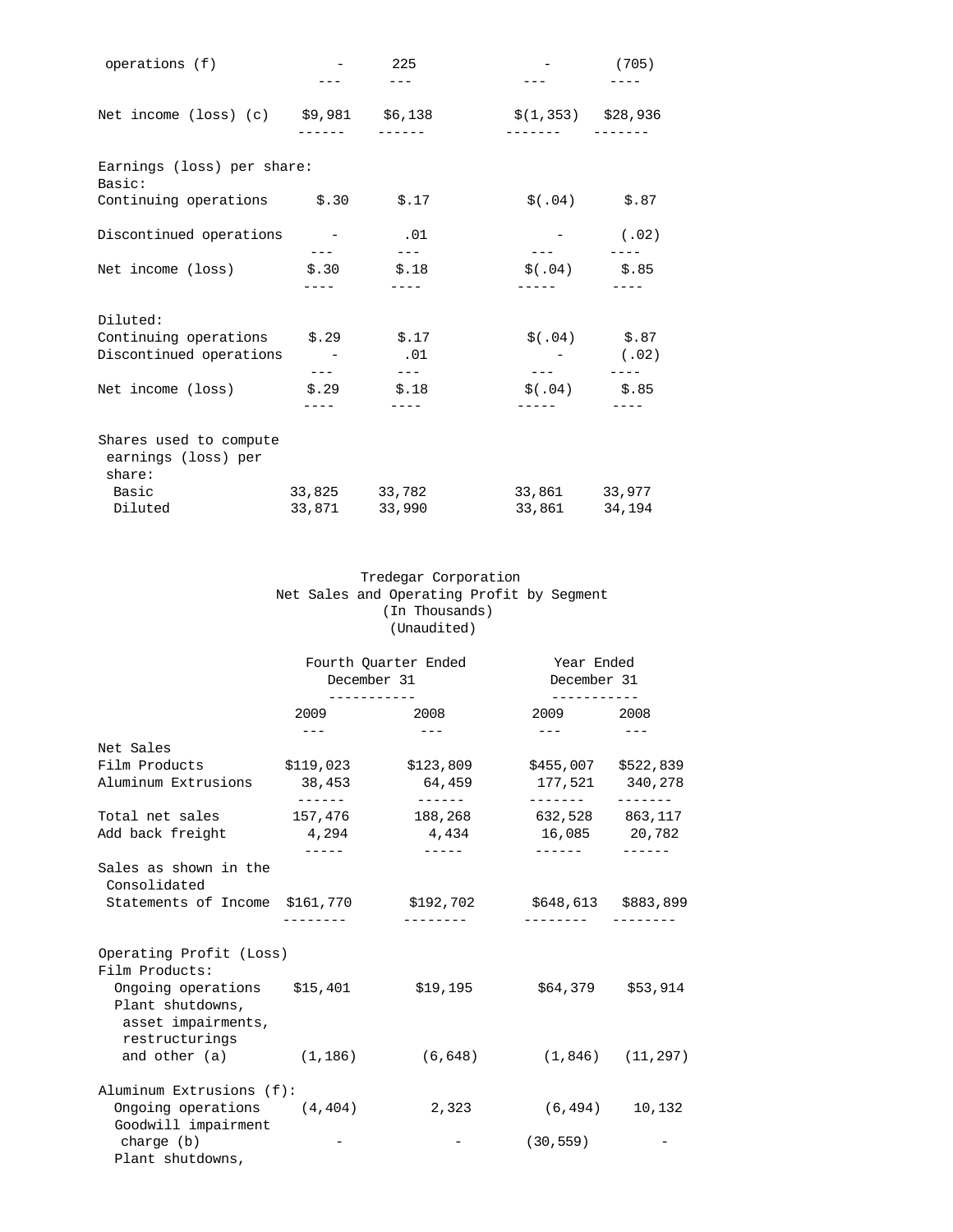| asset impairments,<br>restructurings        |             |                                                                                                                                                                                                                                                                                                                                                                                                     |                  |           |
|---------------------------------------------|-------------|-----------------------------------------------------------------------------------------------------------------------------------------------------------------------------------------------------------------------------------------------------------------------------------------------------------------------------------------------------------------------------------------------------|------------------|-----------|
| and other (a)                               | 778         | (72)                                                                                                                                                                                                                                                                                                                                                                                                | (639)            | (687)     |
| AFBS:                                       |             |                                                                                                                                                                                                                                                                                                                                                                                                     |                  |           |
| Gain on sale of                             |             |                                                                                                                                                                                                                                                                                                                                                                                                     |                  |           |
| investments in                              |             |                                                                                                                                                                                                                                                                                                                                                                                                     |                  |           |
| Theken Spine and                            |             |                                                                                                                                                                                                                                                                                                                                                                                                     |                  |           |
| Therics, LLC (d)                            | 1,818       |                                                                                                                                                                                                                                                                                                                                                                                                     | 1,968 1,499      |           |
|                                             | $- - - - -$ |                                                                                                                                                                                                                                                                                                                                                                                                     | ------           |           |
| Total                                       | 12,407      | 14,798                                                                                                                                                                                                                                                                                                                                                                                              | 26,809           | 53,561    |
| Interest income                             | 157         | 351                                                                                                                                                                                                                                                                                                                                                                                                 |                  | 806 1,006 |
| Interest expense                            | 198         | 472                                                                                                                                                                                                                                                                                                                                                                                                 | 783              | 2,393     |
| Gain on the sale                            |             |                                                                                                                                                                                                                                                                                                                                                                                                     |                  |           |
| of corporate                                |             |                                                                                                                                                                                                                                                                                                                                                                                                     |                  |           |
| assets (e)                                  |             |                                                                                                                                                                                                                                                                                                                                                                                                     | 404              | 1,001     |
| Gain from write-up of                       |             |                                                                                                                                                                                                                                                                                                                                                                                                     |                  |           |
| an investment accounted                     |             |                                                                                                                                                                                                                                                                                                                                                                                                     |                  |           |
| for under the fair                          |             |                                                                                                                                                                                                                                                                                                                                                                                                     |                  |           |
| value method (e) 5,100                      |             | 600                                                                                                                                                                                                                                                                                                                                                                                                 | 5,100            | 5,600     |
| Stock option-based                          |             |                                                                                                                                                                                                                                                                                                                                                                                                     |                  |           |
| compensation costs                          | 465         | 266                                                                                                                                                                                                                                                                                                                                                                                                 | 1,692            | 782       |
| Corporate expenses,                         |             |                                                                                                                                                                                                                                                                                                                                                                                                     |                  |           |
| net (a)                                     | 3,861       | 3,826                                                                                                                                                                                                                                                                                                                                                                                               | 13,334 8,866     |           |
|                                             |             | $- - - - - -$                                                                                                                                                                                                                                                                                                                                                                                       |                  |           |
| Income from continuing<br>operations before |             |                                                                                                                                                                                                                                                                                                                                                                                                     |                  |           |
| income taxes                                | 13,140      | 11,185                                                                                                                                                                                                                                                                                                                                                                                              | 17,310 49,127    |           |
| Income taxes (e)                            | 3,159       | 5,272                                                                                                                                                                                                                                                                                                                                                                                               | 18,663 19,486    |           |
|                                             |             | -----                                                                                                                                                                                                                                                                                                                                                                                               |                  |           |
| Income (loss) from                          |             |                                                                                                                                                                                                                                                                                                                                                                                                     |                  |           |
| continuing operations 9,981                 |             | 5,913                                                                                                                                                                                                                                                                                                                                                                                               | $(1,353)$ 29,641 |           |
| Loss from discontinued                      |             |                                                                                                                                                                                                                                                                                                                                                                                                     |                  |           |
| operations (f)                              | $---$       | 225<br>$\frac{1}{2} \frac{1}{2} \frac{1}{2} \frac{1}{2} \frac{1}{2} \frac{1}{2} \frac{1}{2} \frac{1}{2} \frac{1}{2} \frac{1}{2} \frac{1}{2} \frac{1}{2} \frac{1}{2} \frac{1}{2} \frac{1}{2} \frac{1}{2} \frac{1}{2} \frac{1}{2} \frac{1}{2} \frac{1}{2} \frac{1}{2} \frac{1}{2} \frac{1}{2} \frac{1}{2} \frac{1}{2} \frac{1}{2} \frac{1}{2} \frac{1}{2} \frac{1}{2} \frac{1}{2} \frac{1}{2} \frac{$ |                  | (705)     |
| Net income (loss) (c)                       | \$9,981     | \$6,138                                                                                                                                                                                                                                                                                                                                                                                             | \$(1,353)        | \$28,936  |
|                                             |             |                                                                                                                                                                                                                                                                                                                                                                                                     |                  |           |

# Tredegar Corporation Condensed Consolidated Balance Sheets (In Thousands) (Unaudited)

|                                  | December 31,<br>2009 | December 31,<br>2008 |
|----------------------------------|----------------------|----------------------|
|                                  |                      |                      |
| Assets                           |                      |                      |
| Cash & cash equivalents          | \$90,663             | \$45,975             |
| Accounts & notes receivable, net | 74,014               | 91,400               |
| Income taxes recoverable         | 4,016                | 12,549               |
| Inventories                      | 35,522               | 36,809               |
| Deferred income taxes            | 5,750                | 7,654                |
| Prepaid expenses & other         | 5,335                | 5,374                |
|                                  | -----                |                      |
| Total current assets             | 215,300              | 199,761              |
| Property, plant & equipment, net | 230,876              | 236,870              |
| Other assets                     | 45,561               | 38,926               |
| Goodwill & other intangibles (b) | 104,542              | 135,075              |
| Total assets                     | \$596,279            | \$610,632            |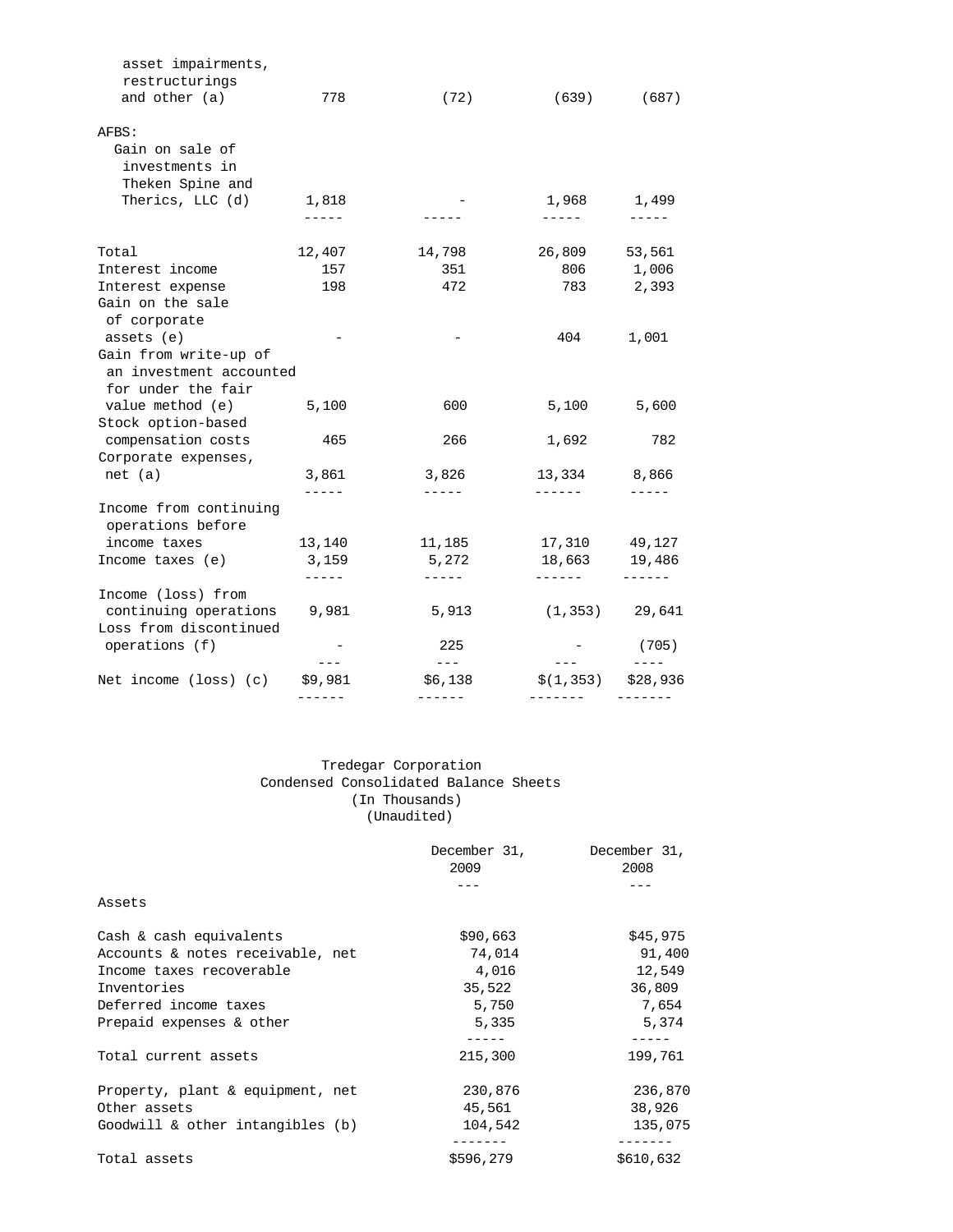| Liabilities and Shareholders' Equity |           |           |
|--------------------------------------|-----------|-----------|
| Accounts payable                     | \$53,770  | \$54,990  |
| Accrued expenses                     | 34,930    | 38,349    |
| Current portion of long-term debt    | 451       | 529       |
|                                      | ---       | ---       |
| Total current liabilities            | 89,151    | 93,868    |
| Long-term debt                       | 712       | 22,173    |
| Deferred income taxes                | 59,052    | 45,152    |
| Other noncurrent liabilities         | 18,292    | 29,023    |
| Shareholders' equity                 | 429,072   | 420,416   |
|                                      |           |           |
| Total liabilities and                |           |           |
| shareholders' equity                 | \$596,279 | \$610,632 |
|                                      |           |           |

# Tredegar Corporation Condensed Consolidated Statement of Cash Flows (In Thousands)

(Unaudited)

|                                                                                | Year Ended<br>December 31<br>----------- |               |
|--------------------------------------------------------------------------------|------------------------------------------|---------------|
|                                                                                | 2009                                     | 2008          |
| Cash flows from operating activities:                                          | $\frac{1}{2}$                            | $\frac{1}{2}$ |
| Net income (loss)                                                              | \$(1,353)                                | \$28,936      |
| Adjustments for noncash items:                                                 |                                          |               |
| Depreciation                                                                   | 39,877                                   | 43,068        |
| Amortization of intangibles                                                    | 120                                      | 123           |
| Goodwill impairment charge                                                     | 30,559                                   |               |
| Deferred income taxes                                                          | 6,771                                    | 22,183        |
| Accrued pension income and                                                     |                                          |               |
| postretirement benefits                                                        | (2,654)                                  | (4, 426)      |
| Loss on asset impairments and                                                  |                                          |               |
| divestitures                                                                   | 1,005                                    | 10,136        |
| Gain on the write-up of an investment<br>accounted for under the fair value    |                                          |               |
| method (e)                                                                     | (5, 100)                                 | (5,600)       |
| Gain on sale of assets                                                         | (3, 462)                                 | (3,083)       |
| Changes in assets and liabilities,                                             |                                          |               |
| net of effects of acquisitions                                                 |                                          |               |
| and divestitures:                                                              |                                          |               |
| Accounts and notes receivables                                                 | 18,449                                   | (678)         |
| Inventories                                                                    | 2,200                                    | 13,374        |
| Income taxes recoverable                                                       | 8,533                                    | (12, 092)     |
| Prepaid expenses and other                                                     | 1,209                                    | (1, 873)      |
| Accounts payable and accrued                                                   |                                          |               |
| expenses                                                                       | 7,023                                    | (18, 900)     |
| Other, net                                                                     | 38                                       | 4,238         |
|                                                                                | $---$                                    | $- - - - -$   |
| Net cash provided by operating                                                 |                                          |               |
| activities                                                                     | 103,215                                  | 75,406        |
|                                                                                | -------                                  | ------        |
| Cash flows from investing activities:                                          |                                          |               |
| Capital expenditures (including                                                |                                          |               |
| settlement of related accounts payable                                         |                                          |               |
| of \$1,709 in 2009 and net of                                                  |                                          |               |
| accounts payable of \$1,709 in 2008)<br>Proceeds from the sale of the aluminum | (35, 851)                                | (19, 235)     |
| extrusions business in Canada                                                  |                                          |               |
|                                                                                |                                          |               |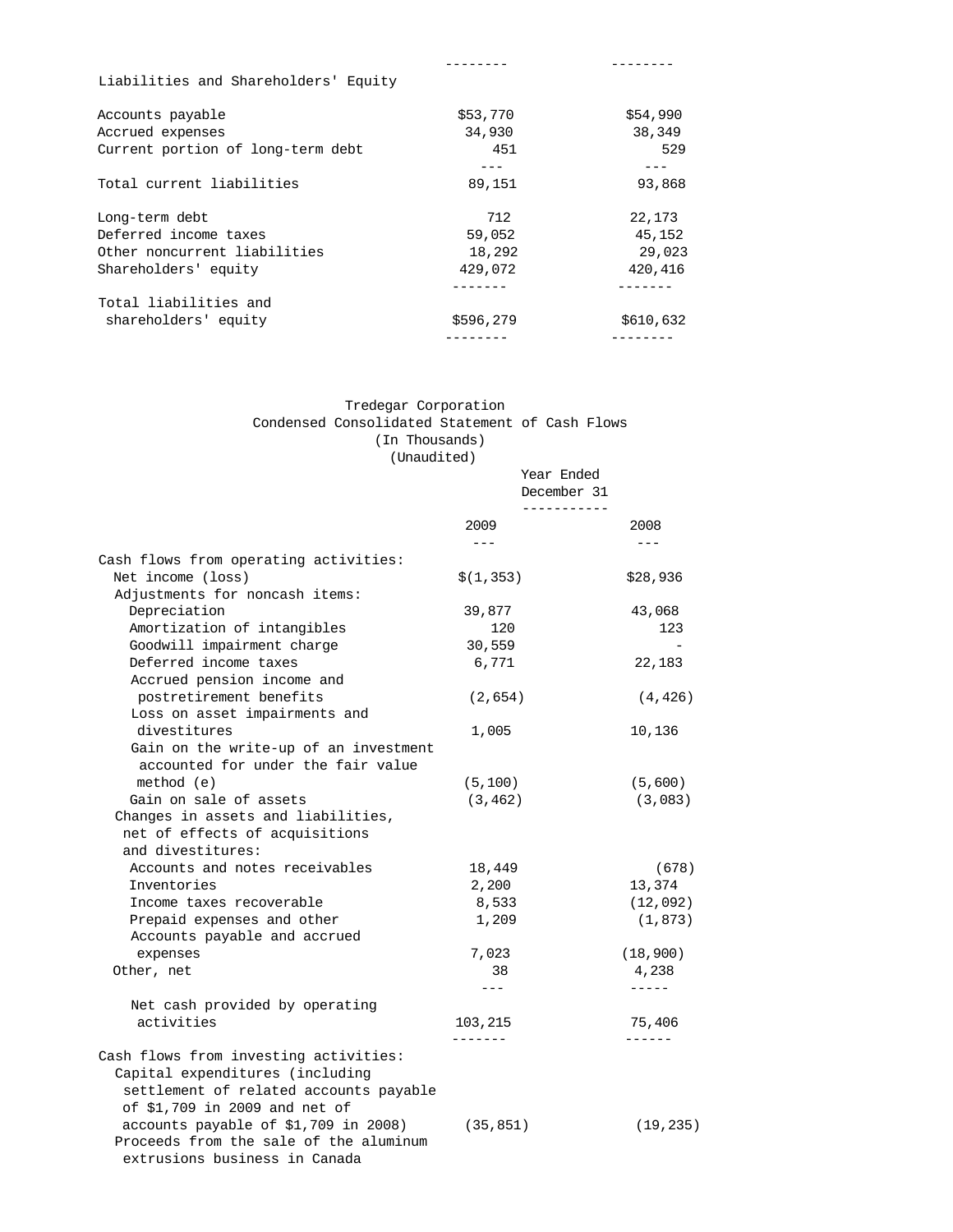| (net of cash included in sale and          |           |           |
|--------------------------------------------|-----------|-----------|
| transaction costs)                         |           | 23,407    |
| Proceeds from the sale of assets           |           |           |
| and property disposals                     | 4,146     | 4,691     |
| Investments                                |           | (5, 391)  |
|                                            |           |           |
| Net cash provided by (used in)             |           |           |
| investing activities                       | (31, 705) | 3,472     |
|                                            |           |           |
| Cash flows from financing activities:      |           |           |
| Dividends paid                             | (5, 427)  | (5, 447)  |
| Debt principal payments                    | (21, 539) | (84, 489) |
| Borrowings                                 |           | 25,000    |
| Repurchases of Tredegar common stock       |           |           |
| (including settlement of                   |           |           |
| payable of \$3,368 in 2008)                | (1, 523)  | (19, 792) |
| Proceeds from exercise of stock            |           |           |
| options and other                          | 245       | 4,069     |
|                                            |           |           |
| Net cash used in financing                 |           |           |
| activities                                 | (28, 244) | (80, 659) |
| Effect of exchange rate changes on cash    | 1,422     | (461)     |
|                                            |           |           |
| Increase (decrease) in cash and            |           |           |
| cash equivalents                           | 44,688    | (2, 242)  |
| Cash and cash equivalents at beginning     |           |           |
| of period                                  | 45,975    | 48,217    |
|                                            |           |           |
| Cash and cash equivalents at end of period | \$90,663  | \$45,975  |
|                                            |           |           |
|                                            |           |           |

## Selected Financial Measures (In Millions) (Unaudited)

|                                        |           | For the Twelve Months<br>Ended December 31, 2009 |        |
|----------------------------------------|-----------|--------------------------------------------------|--------|
|                                        |           | Film Aluminum                                    |        |
|                                        |           | Products Extrusions                              | Total  |
| Operating profit from continuing       |           |                                                  |        |
| ongoing operations                     |           | $$64.4$ $$(6.5)$ \$57.9                          |        |
| Allocation of corporate overhead       |           | $(12.9)$ $(1.0)$ $(13.9)$                        |        |
| Add back depreciation and amortization |           |                                                  |        |
| from continuing operations             | 32.4      | 7.6                                              | 40.0   |
|                                        |           |                                                  |        |
| Adjusted EBITDA from continuing        |           |                                                  |        |
| operations $(q)$                       |           | \$83.9 \$0.1                                     | \$84.0 |
|                                        |           |                                                  |        |
| Selected balance sheet and other       |           |                                                  |        |
| data as of December 31, 2009:          |           |                                                  |        |
| Net debt (cash) (h)                    | \$ (89.5) |                                                  |        |
| Shares outstanding                     | 33.9      |                                                  |        |

## Notes to the Financial Tables

(a) Plant shutdowns, asset impairments, restructurings and other in the fourth quarter of 2009 include:

A pretax charge of \$1.0 million for an asset impairment in Film Products;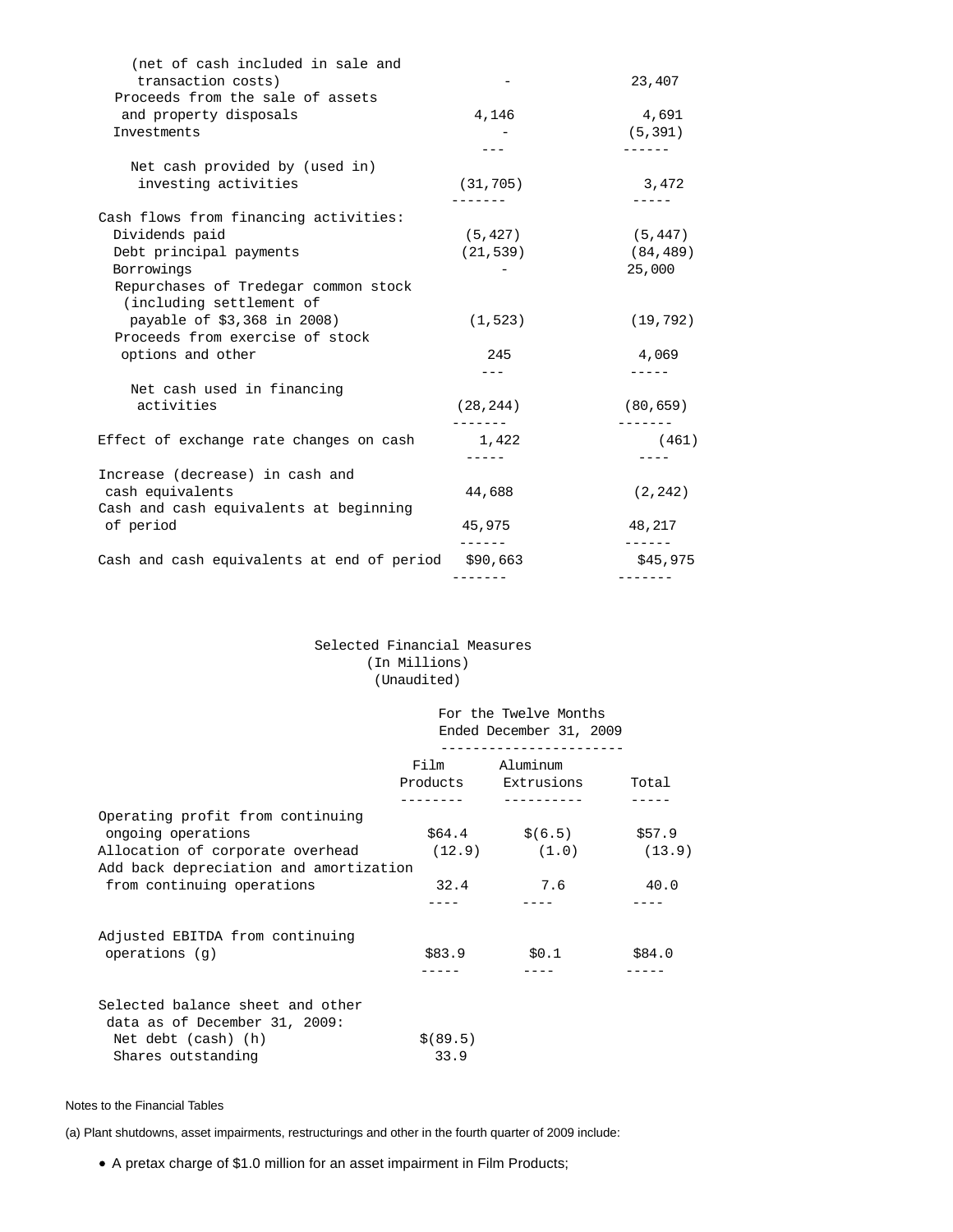- A pretax gain of \$640,000 related to the sale of land at our aluminum extrusions manufacturing facility in Newnan, Georgia (included in "Other income (expense), net" in the condensed consolidated statements of income);
- Pretax gains of \$547,000 associated with Aluminum Extrusions for timing differences between the recognition of realized losses on aluminum futures contracts and related revenues from the delayed fulfillment by customers of fixed-price forward purchase commitments (included in "Cost of goods sold" in the condensed consolidated statements of income);
- Pretax charges of \$463,000 for severance and other employee-related costs in connection with restructurings in Film Products (\$181,000), Aluminum Extrusions (\$64,000) and corporate headquarters (\$218,000, included in "Corporate expenses, net" in the net sales and operating profit by segment table); and
- A pretax charge of \$345,000 related to expected future environmental costs at our aluminum extrusions manufacturing facility in Newnan, Georgia (included in "Cost of goods sold" in the condensed consolidated statements of income).

Plant shutdowns, asset impairments, restructurings and other in 2009 include:

- Pretax charges of \$2.1 million for severance and other employee-related costs in connection with restructurings in Film Products (\$1.3 million), Aluminum Extrusions (\$433,000) and corporate headquarters (\$396,000, included in "Corporate expenses, net" in the net sales and operating profit by segment table);
- A pretax charge of \$1.0 million for an asset impairment in Film Products;
- Pretax losses of \$952,000 associated with Aluminum Extrusions for timing differences between the recognition of realized losses on aluminum futures contracts and related revenues from the delayed fulfillment by customers of fixed-price forward purchase commitments (included in "Cost of goods sold" in the condensed consolidated statements of income);
- A pretax gain of \$640,000 related to the sale of land at our aluminum extrusions manufacturing facility in Newnan, Georgia (included in "Other income (expense), net" in the condensed consolidated statements of income);
- Pretax gain of \$275,000 on the sale of equipment (included in "Other income (expense), net" in the condensed consolidated statements of income) from a previously shutdown film products manufacturing facility in LaGrange, Georgia;
- A pretax gain of \$175,000 on the sale of a previously shutdown aluminum extrusions manufacturing facility in El Campo, Texas (included in "Other income (expense), net" in the condensed consolidated statements of income);
- A pretax gain of \$149,000 related to the reversal to income of certain inventory impairment accruals in Film Products; and
- A pretax net charge of \$69,000 (included in "Cost of goods sold" in the condensed consolidated statements of income) related to adjustments of future environmental costs expected to be incurred by Aluminum Extrusions.

Plant shutdowns, asset impairments and restructurings in the fourth quarter of 2008 include:

- Pretax charges of \$7.2 million for asset impairments in Film Products;
- A pretax gain of \$583,000 related to the sale of land rights and related improvements at Film Products facility in Shanghai, China (included in "Other income (expense), net" in the condensed consolidated statements of income); and
- A pretax charge of \$72,000 related to expected future environmental costs at Aluminum Extrusions facility in Newnan, Georgia (included in "Cost of goods sold" in the condensed consolidated statement of income).

Plant shutdowns, asset impairments and restructurings in 2008 include:

- Pretax charges of \$9.7 million for asset impairments in Film Products;
- Pretax charges of \$2.7 million for severance and other employee-related costs in connection with restructurings in Film Products (\$2.2 million) and Aluminum Extrusions (\$510,000);
- A pretax gain of \$583,000 related to the sale of land rights and related improvements at Film Products facility in Shanghai, China (included in "Other income (expense), net" in the condensed consolidated statements of income); and
- A pretax charge of \$177,000 related to expected future environmental costs at Aluminum Extrusions facility in Newnan, Georgia (included in "Cost of goods sold" in the condensed consolidated statements of income).

(b) Goodwill impairment charge of \$30.6 million (\$30.6 million after taxes) was recognized in Aluminum Extrusions in the first quarter of 2009 upon completion of an impairment analysis performed as of March 31, 2009. This non-cash charge resulted from the estimated adverse impact on the business unit's fair value of possible future losses and the uncertainty of the amount and timing of an economic recovery.

(c) Comprehensive income (loss), defined as net income (loss) and other comprehensive income (loss), was income of \$14.8 million in the fourth quarter of 2009 and a loss of \$67.9 million in the fourth quarter of 2008. Comprehensive income (loss) was income of \$13.7 million in 2009 and a loss of \$54.7 million in 2008. Other comprehensive income (loss) includes changes in foreign currency translation adjustments, unrealized gains and losses on derivative financial instruments and prior service cost and net gains or losses from pension and other postretirement benefit plans arising during the period and the related amortization of these prior service cost and net gains or losses recorded net of deferred taxes directly in shareholders' equity. The comprehensive loss for the fourth quarter and full year of 2008 related to the significant reduction in the funded status of our pension plans from 2007 to 2008.

(d) Gain on the sale of investments in Theken Spine and Therics, LLC includes the receipt of a contractual earn-out payment of \$1.8 million in the fourth quarter of 2009 and a post-closing contractual adjustment of \$150,000 in the first quarter of 2009. The 2008 gain on sale of \$1.5 million was received at the closing of the sale of the investments. These amounts are included in "Other income (expense), net" in the condensed consolidated statements of income. AFBS (formerly Therics, Inc.) received these investments in 2005, when substantially all of the assets of AFBS, Inc., a wholly-owned subsidiary of Tredegar, were sold or assigned to a newly-created limited liability company, Therics, LLC, controlled and managed by an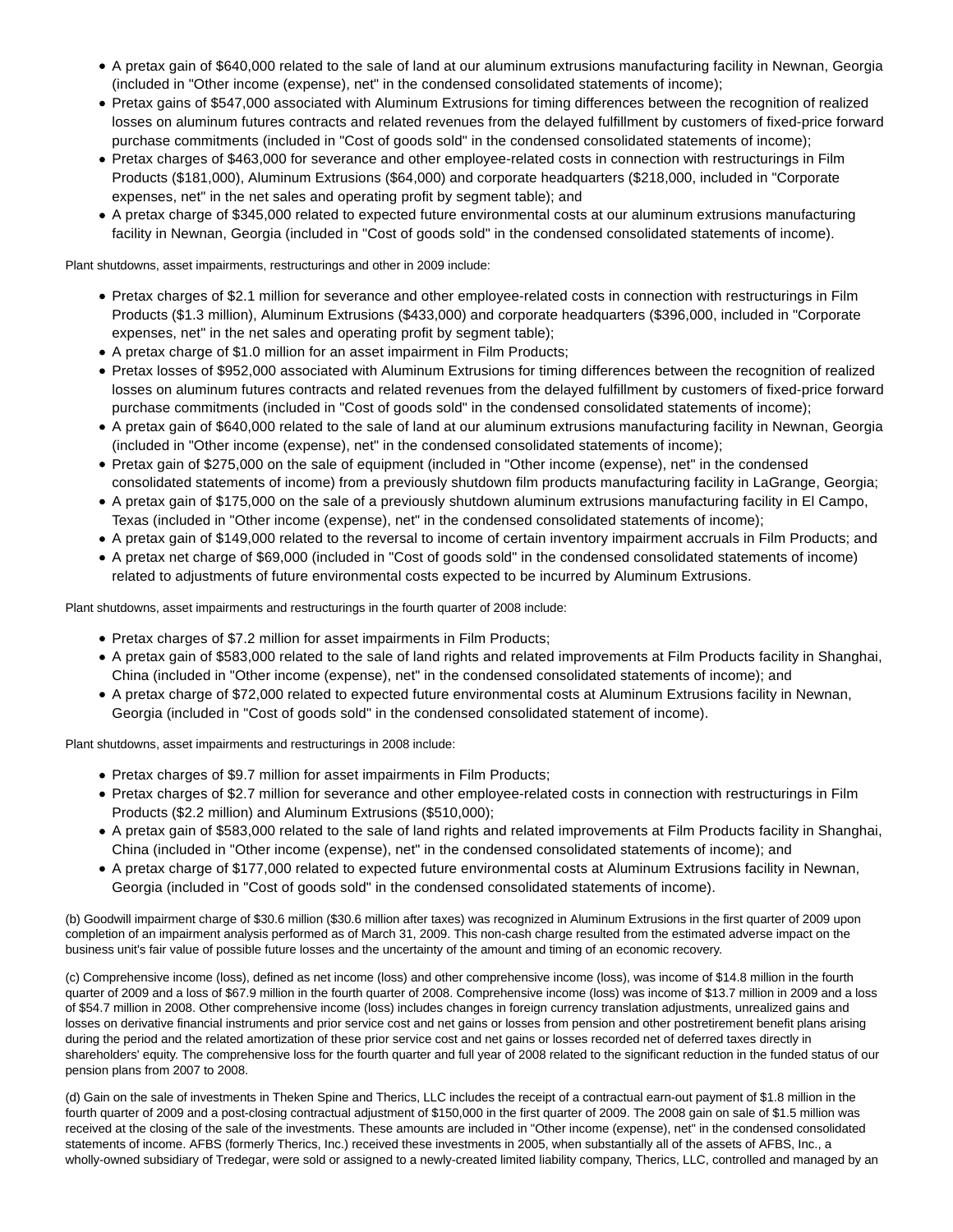individual not affiliated with Tredegar.

(e) Gain on sale of corporate assets in 2009 includes a realized gain on the sale of corporate real estate (\$404,000) in the first quarter of 2009. Gain on the sale of corporate assets in 2008 includes a realized gain related to the sale of equity securities (\$509,000) and a realized gain on the sale of corporate real estate (\$492,000), both in the third quarter of 2008. These gains are included in "Other income (expense), net" in the condensed consolidated statement of income. The unrealized gain from the write-up of an investment accounted for under the fair value method of \$5.1 million in 2009 and \$5.6 million in 2008 is also included in "Other income (expense), net" in the condensed consolidated statements of income. The unrealized gain in 2009 is attributed to the appreciation of our ownership interest upon the investee, a drug delivery company, entering into an exclusive licensing agreement that includes upfront and potential milestone payments. The write-up in 2008 was based on the valuation of Tredegar's investment implied from the term sheet of a new round of equity financing for the investee.

Income taxes for 2009 include the recognition of valuation allowances of \$2.1 million (which includes partial reversals of \$476,000 and \$1.2 million recognized in the third and fourth quarters, respectively) related to expected limitations on the utilization of assumed capital losses on certain investments. Income taxes for 2008 include the partial reversal of a valuation allowance recognized in the third quarter of 2007 of \$1.1 million that originally related to expected limitations on the utilization of assumed capital losses on certain investments.

(f) On February 12, 2008, Tredegar sold its aluminum extrusions business in Canada for a purchase price of approximately \$25.0 million to an affiliate of H.I.G. Capital. The purchase price was subject to adjustment based upon the actual working capital of the business at the time of sale. All historical results for this business have been reflected as discontinued operations in the accompanying financial tables. The components of income (loss) from discontinued operations are presented below:

|                                                                                                   |      | Fourth Quarter Ended<br>December 31 | Year Ended<br>December 31 |                |
|---------------------------------------------------------------------------------------------------|------|-------------------------------------|---------------------------|----------------|
| (In thousands)                                                                                    |      |                                     |                           |                |
|                                                                                                   | 2009 | 2008                                | 2009                      | 2008           |
| Income (loss) from operations                                                                     |      |                                     |                           |                |
| before income taxes                                                                               | $S-$ | $S -$                               | $S -$                     | \$ (391)       |
| Income tax cost (benefit)                                                                         |      |                                     |                           |                |
| on operations                                                                                     |      |                                     |                           | (98)           |
|                                                                                                   |      |                                     |                           | $---$          |
|                                                                                                   |      |                                     |                           | (293)          |
| Loss associated with asset<br>impairments and disposal<br>activities<br>Income tax cost (benefit) |      |                                     |                           | (1, 337)       |
| on asset impairments and<br>costs associated with<br>disposal activities                          |      | (225)                               |                           | (925)<br>$---$ |
|                                                                                                   |      | 225                                 |                           | (412)          |
|                                                                                                   |      |                                     |                           |                |
| Income (loss) from discontinued                                                                   |      |                                     |                           |                |
| operations                                                                                        | \$-  | \$225                               | \$-                       | \$ (705)       |
|                                                                                                   |      |                                     |                           |                |

(g) Adjusted EBITDA for the twelve months ended December 31, 2009, represents income from continuing operations before interest; taxes; depreciation; amortization; unusual items, goodwill impairments and losses associated with plant shutdowns, asset impairments and restructurings; gains or losses from the sale of assets; investment write-downs or write-ups; charges related to stock option awards accounted for under the fair value-based method; and other items. Adjusted EBITDA is not intended to represent net income or cash flow from operations as defined by GAAP and should not be considered as either an alternative to net income (as an indicator of operating performance) or to cash flow (as a measure of liquidity). Tredegar uses Adjusted EBITDA as a measure of unlevered (debt-free) operating cash flow. We also use it when comparing relative enterprise values of manufacturing companies and when measuring debt capacity. When comparing the valuations of a peer group of manufacturing companies, we express enterprise value as a multiple of Adjusted EBITDA. We believe Adjusted EBITDA is preferable to operating profit and other GAAP measures when applying a comparable multiple approach to enterprise valuation because it excludes the items noted above, measures of which may vary among peer companies.

| (h) Net debt (cash) is calculated as follows |        |
|----------------------------------------------|--------|
| $(in$ millions):                             |        |
| Debt.                                        | \$1.2  |
| Less: Cash and cash equivalents              | (90.7) |
|                                              |        |